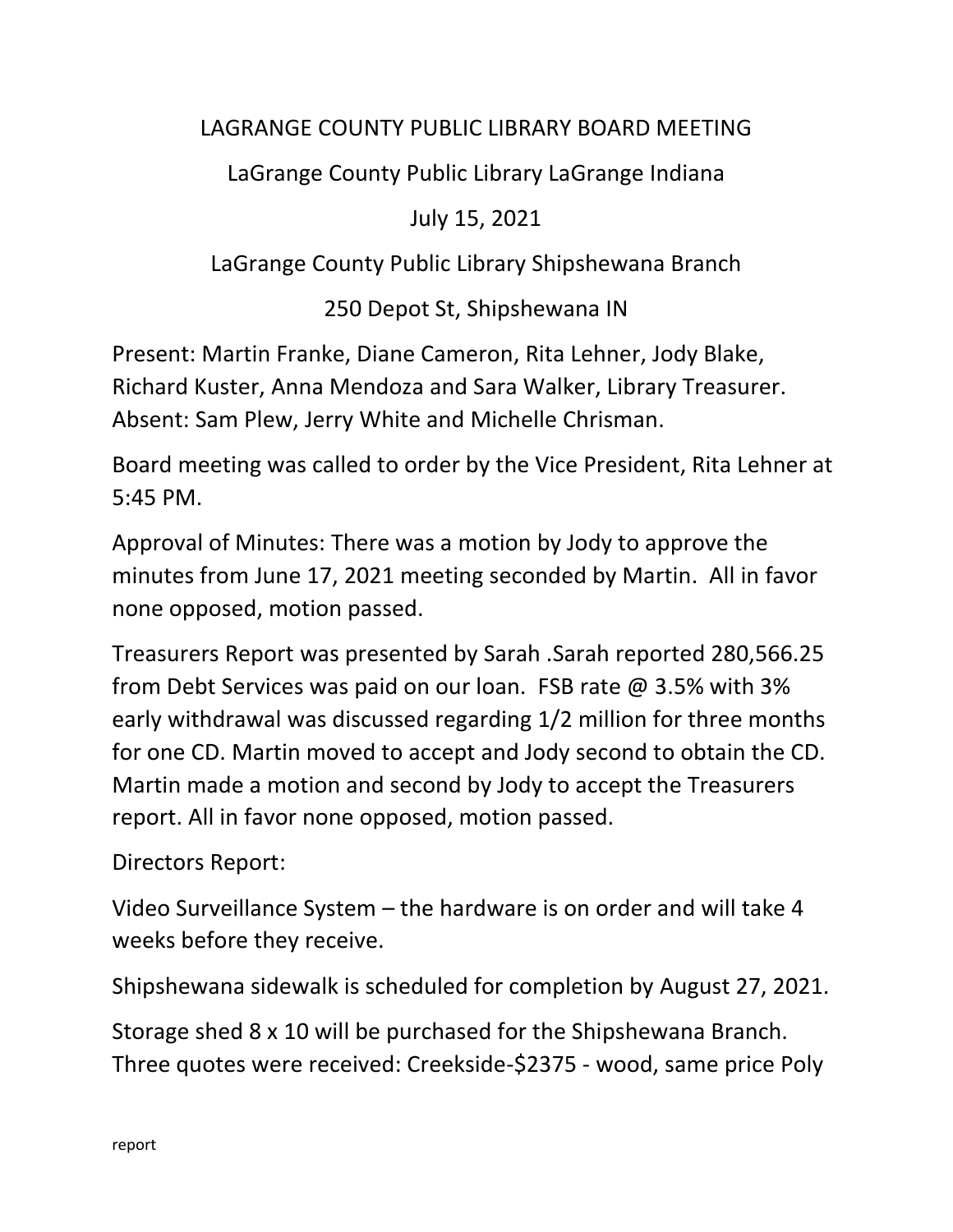w. metal windows (2), Slaubaugh - wood - \$2715, and Homested Barns- \$2445.

Community Foundation Grant Received in the amount of \$2564. \$1836 for programs the balance for the summer reading program.

Canon Copier Printer System – Richard has received double the allotment of copies for the new copiers. Shipshewana and Topeka have received their copiers.

Update on Covid-19 issues: Continue to take temperatures of employees, no masks required. Optional for patrons. Still wiping down counters and will keep up the sneeze guards at the circulation desks. No quarantine of books returned to the library. Hours for the Libraries:

Main: 10-6 M-Thu, Friday 10-5. Branches: Tue-Fri 11-5, Sat 9-12

Insurance Renewal: Facilities Committee to talk to the current carrier.

See Statistical Report for the month of June of 2021.

See Staffing Report. We currently have 21 employees. Would like to hire a maintenance person in the near future.

Curbside Service – continue service

Reports and claims were reviewed: June 30, 2021- Payroll and Check numbers **28192-28264** in the amount of **\$104,204.71 from the operating account.**.. Check number 28228 to FSB for Debt Service in the amount of \$280,566.25. Check number 1043-1044 from the Gift Account in the amount of \$790.83 for supplies. A motion was made by Rita and seconded by Martin to approve the report. All in favor none opposed, motion passed.

Personnel Committee – Jody proposed the following pay raise for Anna, \$46,000 Martin seconded. All in favor none opposed motion carried. Martin made a motion for a 5% raise for all other full time and part